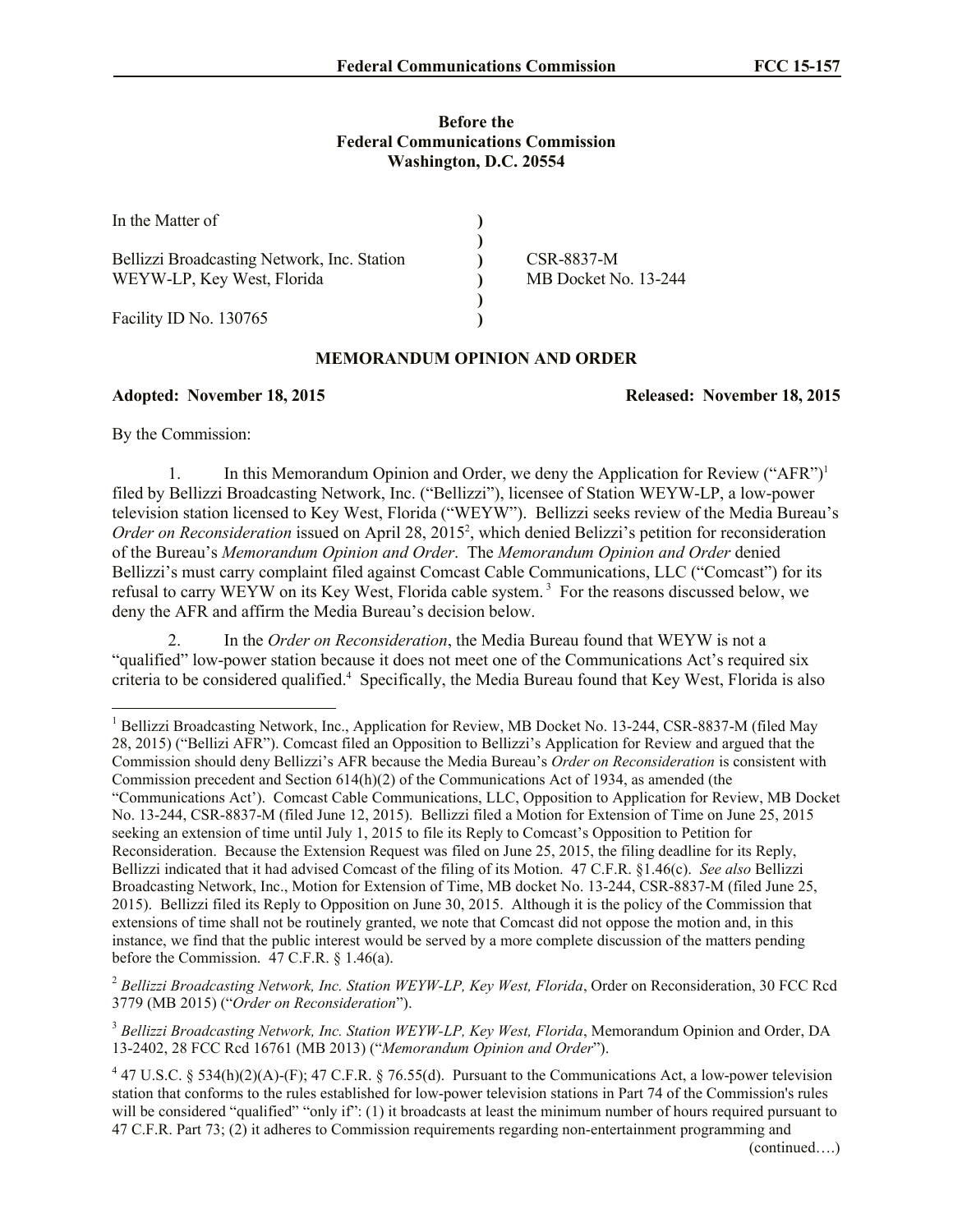the city of license to two full-power television stations, WGEN-TV and WSBS-TV. 5 Given this, the Bureau concluded that the requirements of Section 534(h)(2)(F) of the Communications Act were not satisfied and therefore held WEYW unqualified for mandatory carriage on Comcast's cable system.<sup>6</sup>

3. On review, Bellizzi argues that the Commission should reverse the Media Bureau's decision denying Bellizzi's must carry complaint.<sup>7</sup> Bellizzi argues that despite the fact that there are two full-power stations licensed to its community of license, there are "extraordinary circumstances" in the present case which should override the requirement that it meet the requirement in Section 76.55(d)(6) of the Commission's rules to be classified as a "qualified" low-power station.<sup>8</sup> Bellizzi cites the decision in *Gardner v. FCC* in support of its position that in spite of what seems to be clear language in the Communications Act – in this case, the factors for mandatory carriage of a qualified low-power television station – the Act's language can be interpreted differently "where extraordinary circumstances indicate that justice be served."<sup>9</sup> Bellizzi asserts that in this case "extraordinary circumstances" exist because it provides local programming that serves the needs of Key West residents while the two full-power stations do not serve the Key West community because they provide only Spanish language programming to the predominantly non-Spanish speaking community of Key West.<sup>10</sup> Further, Bellizzi states that the two fullpower stations maintain their main studios and broadcast from Miami-Dade County, over 120 miles from their transmitter sites in Key West.<sup>11</sup> Bellizzi argues that these facts should have led the Bureau to conclude that extraordinary circumstances were present and WEYW should be deemed a "qualified" lowpower station although it does not meet the six requirements enumerated in our rules.<sup>12</sup>

4. We affirm the Media Bureau's holding in the *Order on Reconsideration*. Bellizzi's AFR raises the same arguments that it previously made in its Petition for Reconsideration of the Media Bureau's *Memorandum Opinion and Order*. Upon review of the AFR and the entire record, we conclude that Bellizzi has failed to demonstrate that the Media Bureau erred in its *Order on Reconsideration*. 13 The Media Bureau noted correctly in the *Order on Reconsideration* that WEYW is not a "qualified" lowpower station and is therefore not entitled to mandatory carriage on Comcast's cable system.<sup>14</sup> Even if it

(Continued from previous page)

employment practices, and the Commission determines that the programming of the low-power television station addresses local news and informational needs that are not being adequately served by full-power television broadcast stations because of the geographic distance of such full-power stations from the low-power station's community of license; (3) it complies with interference regulations consistent with its secondary status; (4) it is located no more than 35 miles from the cable system's headend and delivers to the principal headend an over-the-air signal of good quality; (5) the community of license of the station and the franchise area of the cable system were both located outside the largest 160 Metropolitan Statistical Areas ("MSAs") on June 30, 1990, and the population of such community of license on that date did not exceed 35,000; and (6) *there is no full-power television broadcast station licensed to any community within the county or other political subdivision (of a State) served by the cable system.* 47 U.S.C. § 534(h)(2); 47 C.F.R. § 76.55(d) (emphasis added).

<sup>5</sup> *Order on Reconsideration*, 30 FCC Rcd at 3779 ¶ 4.

<sup>6</sup> *Order on Reconsideration*, 30 FCC Rcd at 3780 ¶ 5.

<sup>7</sup> Bellizzi AFR at 2 (citing 47 U.S.C. § 534(c)(1) and 47 C.F.R. §76.55(d)(6)).

<sup>8</sup> Bellizzi AFR at 5-7.

<sup>9</sup> Bellizzi AFR at 4 (citing *Gardner v. FCC*, 530 F.2d 1086 (D.C. Cir. 1976)).

<sup>10</sup> Bellizzi AFR at 6.

<sup>11</sup> Order on Reconsideration, 30 FCC Rcd at 3780 ¶ 4 (citing Bellizzi Broadcasting Network, Inc., Complaint, MB Docket No. 13-244, CSR-8837-M (Sept. 20, 2013).

<sup>12</sup> *Id.* at 3-5.

<sup>13</sup> Our decision is not based upon the value of Bellizzi's service. Bellizzi maintains, and we have no reason to question, that it provides excellent local service to the residents of Key West, FL.

<sup>14</sup> *Order on Reconsideration*, 30 FCC Rcd at 3780 ¶ 5.